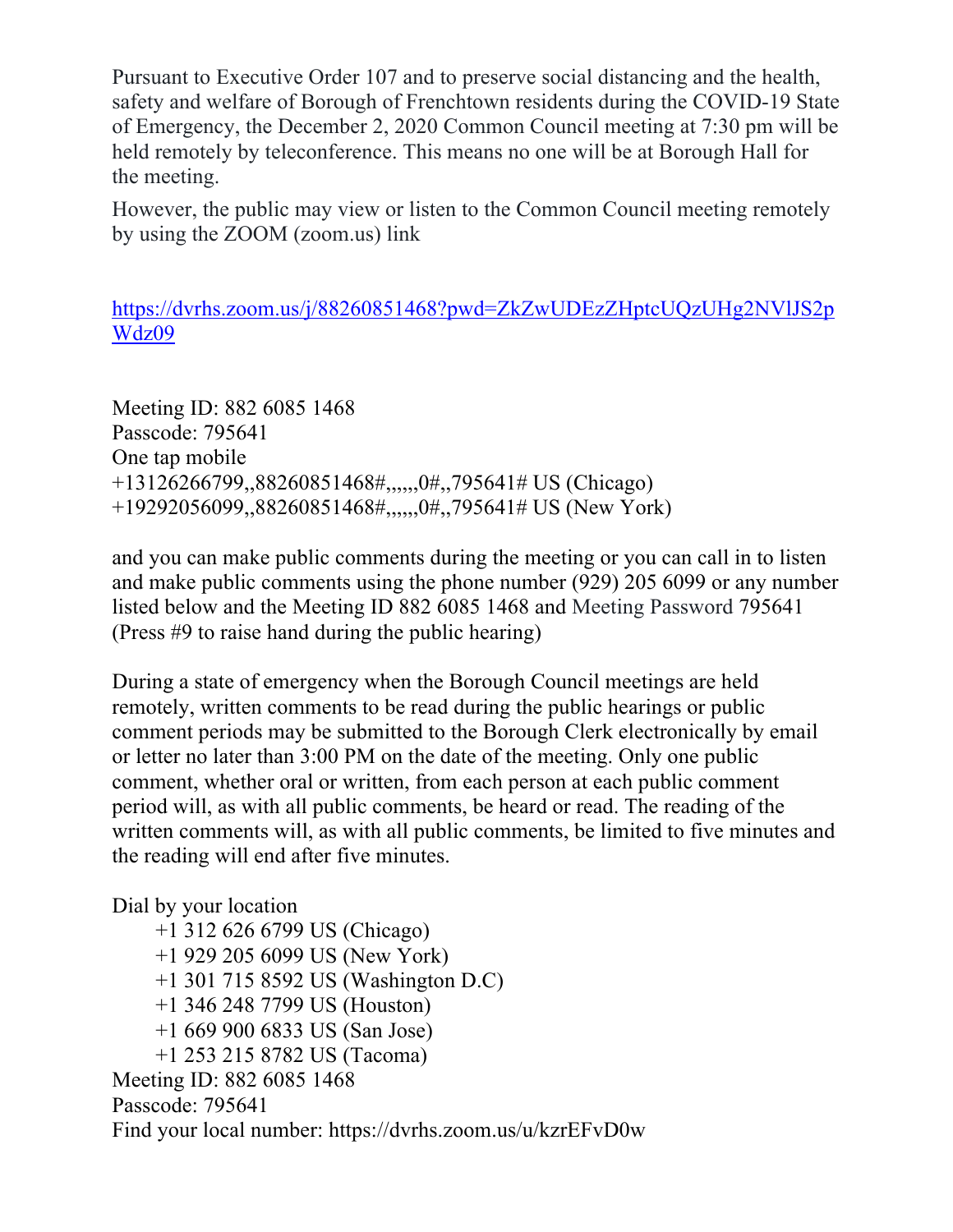#### BOROUGH OF FRENCHTOWN Mayor and Common Council Regular Meeting AGENDA

December 2, 2020 7:30 p.m. \*\*\*\*\*\*\*\*\*\*\*\*\*\*\*\*\*\*\*\*\*\*\*\*\*\*\*\*\*\*\*\*\*\*\*\*\*\*\*\*\*\*\*\*\*\*\*\*\*\*\*\*\*\*\*\*\*\*\*\*\*\*\*\*\*\*\*\*\*\*\*\*\*\*\*\*\*\*\*\*\*\*\*\*\*\*\*\*\*\*\*\*\*\*\*\*\*\*\*\*\*\*

#### 1. REGULAR

- A. Call To Order
- B. Statement of Compliance
- C. Flag Salute
- 2. ROLL CALL

### 3. PUBLIC HEARING

- A. Ordinance #857 An ordinance to amended Ordinance #852 to extend permits for temporary outdoor dining for food establishments. Clubs, lodges and/or fraternal organization and outdoor displays of merchandise during the COVID-19 pandemic
- B. Ordinance #858- Bond ordinance for Hilltop Streets project

## 4. PUBLIC COMMENTS

5. CONSENT AGENDA – All matters listed on the Consent Agenda are considered to be routine by the Governing Body and will be enacted by one motion in the form listed below. There will be no separate discussion of these items. If discussion is desired, that item will be removed from the Consent Agenda and will be considered separately.

### PRESENTATION OF VOUCHERS

- A. Current Account
- B. Animal Control Trust Account
- C. Planning Board Trust Account
- D. Capital Improvement Account
- E. Sewer Utility Account
- F. Sewer Capital Improvement Fund Account
- G. Trust Account
- H. Off Duty Police Officers Trust Account

### APPROVAL OF MINUTES

A. Regular meeting – November 4, 2020

# RESOLUTIONS

A. Resolution #2020-129 – Resolution memorializing the decision of the Common Council of the Borough of Frenchtown authorizing the purchase of holiday lights for the downtown area in the amount not to exceed \$3,360.00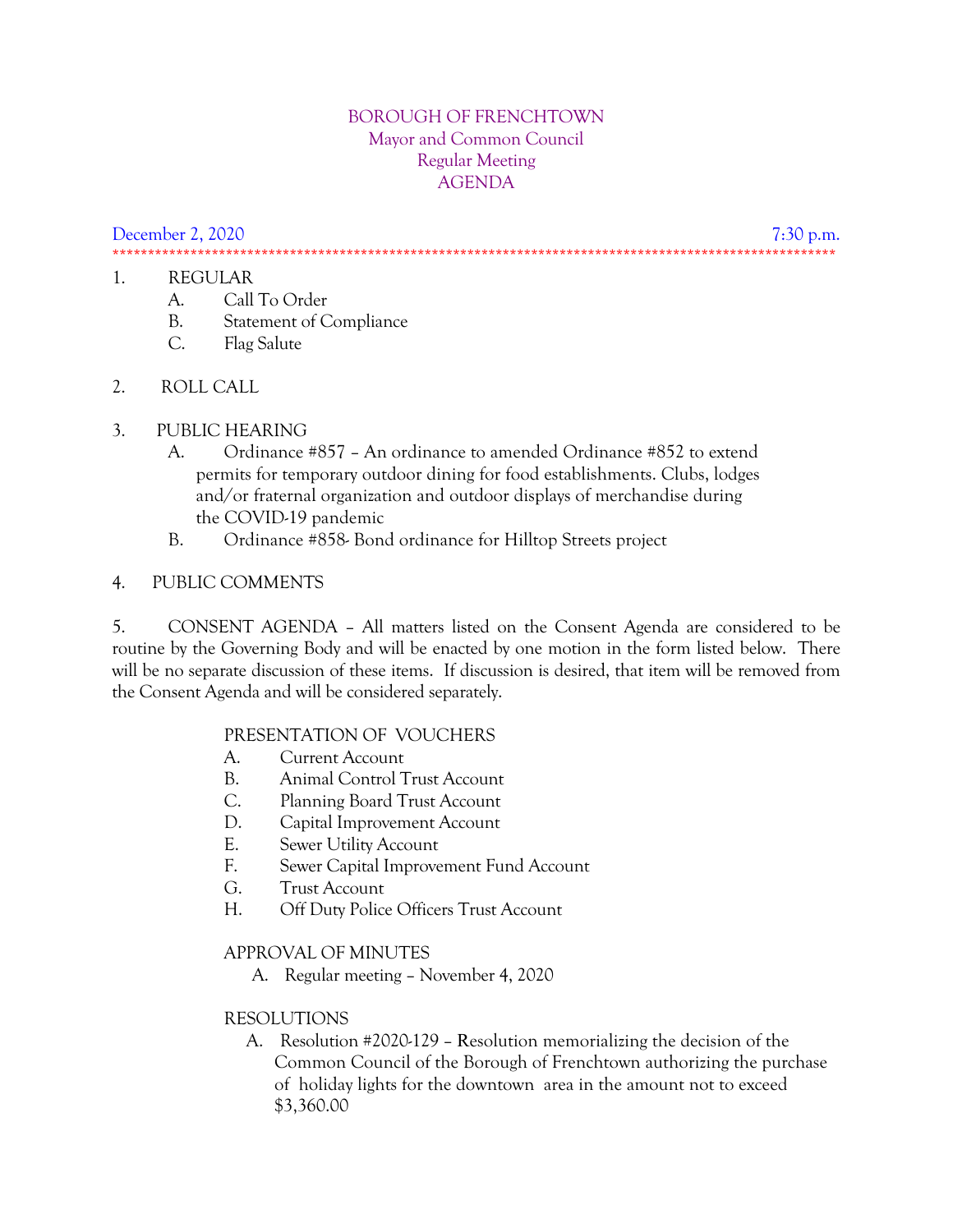### 6. ORDINANCES

A. Ordinance #851 - An ordinance of the Borough of Frenchtown, County of Hunterdon, authorizing the Borough's Wastewater Treatment Plant to accept id-73, septic tank clean-out wastes (Adoption)

B. Ordinance #857 – An ordinance to amended Ordinance #852 to extend permits for temporary outdoor dining for food establishments. Clubs, lodges and/or fraternal organization and outdoor displays of merchandise during the COVID-19 pandemic (Adoption)

- C. Ordinance #858- Bond ordinance for Hilltop Streets project (Adoption)
- D. Ordinance #859 Amendment to the 2020 Salary and Wages for certain Borough employees and officials (Introduction)

## 7. RESOLUTIONS

A. Resolution #2020-93 - -Resolution implementing a "hauled waster permit" and "waste hauler operating guidelines" for permitting hauled waste disposal at the Frenchtown Wastewater Treatment Plant

B. Resolution #2020-114 – Resolution authorizing the award of a contract to CGP&H, LLC to service as the Borough's Affordable Housing Administrative Agent

- C. Resolution #2020-130 2020 Appropriation Transfer
- 8. NEW BUSINESS

 A. Approval of Place to Place Liquor License Transfer – T&A Tomko, Inc. t/a The Frenchtown Inn (Resolution #2020-131)

B. 2020 Best Practices Inventory for Governing Body discussion

- 9. COUNCIL COMMENTS
- 10. CORRESPONDENCE
- 11. PUBLIC COMMENTS
- 12. EXECUTIVE SESSION A. Personnel
- 13. ADJOURNMENT
- Date: December 2, 2020
- cc: Mayor Council Members Courier News Hunterdon County Democrat Express Times Newark Star Ledger Bulletin Board Groendyke Insurance